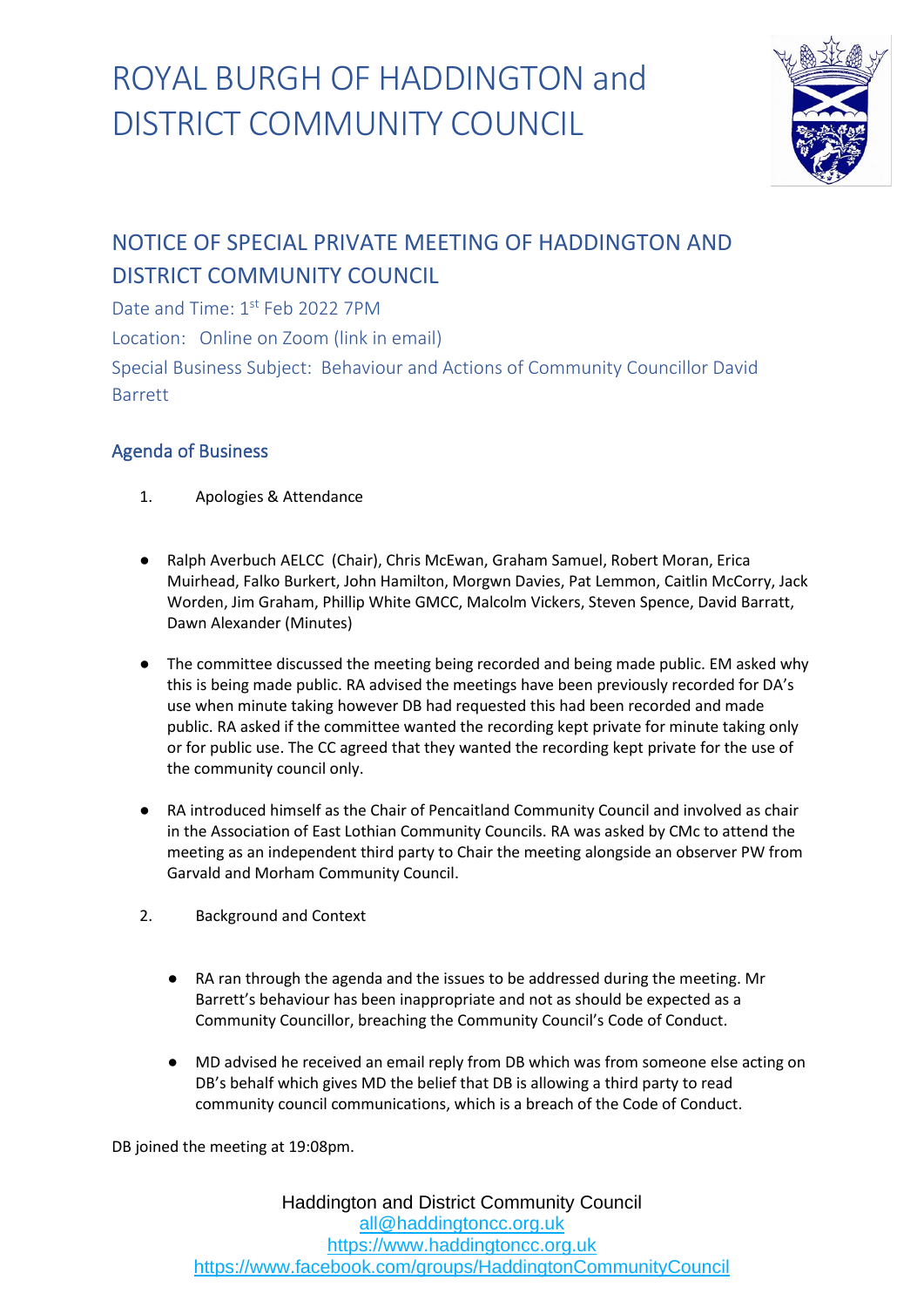

- RA asked DB if he had any comments or propositions, he would like to make. DB asked RA to go through the appendices and he would comment at the end. RA advised there was no need to go through these as they were provided prior to the meeting however DB was welcome to make a comment.
- 3. David Barrett's performance / behaviour in the Planning Liaison role
- 4. David Barrett's behaviour towards fellow Community Councillors and attempts to sow divisions within the Community Council.
- 5. Breaches of the Community Council Code of Conduct
- 6. David Barrett bringing the Community Council into disrepute.
- 7. **PROPOSTION:** That duly elected HDCC councillors no longer have confidence in the ability of David Barrett to perform the role of Liaison Officer on behalf of this community council?
- 10 hands were raised in favour of this proposition. 1 Against 1 abstention The motion was therefore carried.
- DB asked Caitlin McCory to identify herself as being from East Lothian Council. CM confirmed she was here from EL council as role of observer. DB responded by saying that Community Councils should be completely independent from East Lothian Council Members. Diane Govenlock had attended previous meetings and it was not made clear that she was from East Lothian Council. DB added that it would have been nice to know the two people who were acting as arbiters beforehand. JW asked why FB did not agree with the proposition? FB feels the accusation is a bit too harsh on the role. FB did not attend the last two meetings so from this point cannot comment on actions which happened there.
- 8. **PROPOSTION:** That duly elected HDCC councillors no longer have confidence in the ability of David Barrett to perform the role of Community Councillor on behalf of this community council?
- 11 hands were raised in agreement with this proposition. 1 Against 1 Abstention. The

motion was therefore carried.

- 9. **PROPOSTION:** That duly elected HDCC councillors suspend David Barrett from this community council for a period not exceeding nine (9) official meetings.
- 11 people raised hands in agreement with this proposition. 1 Against 1 Abstention, The

motion was therefore carried.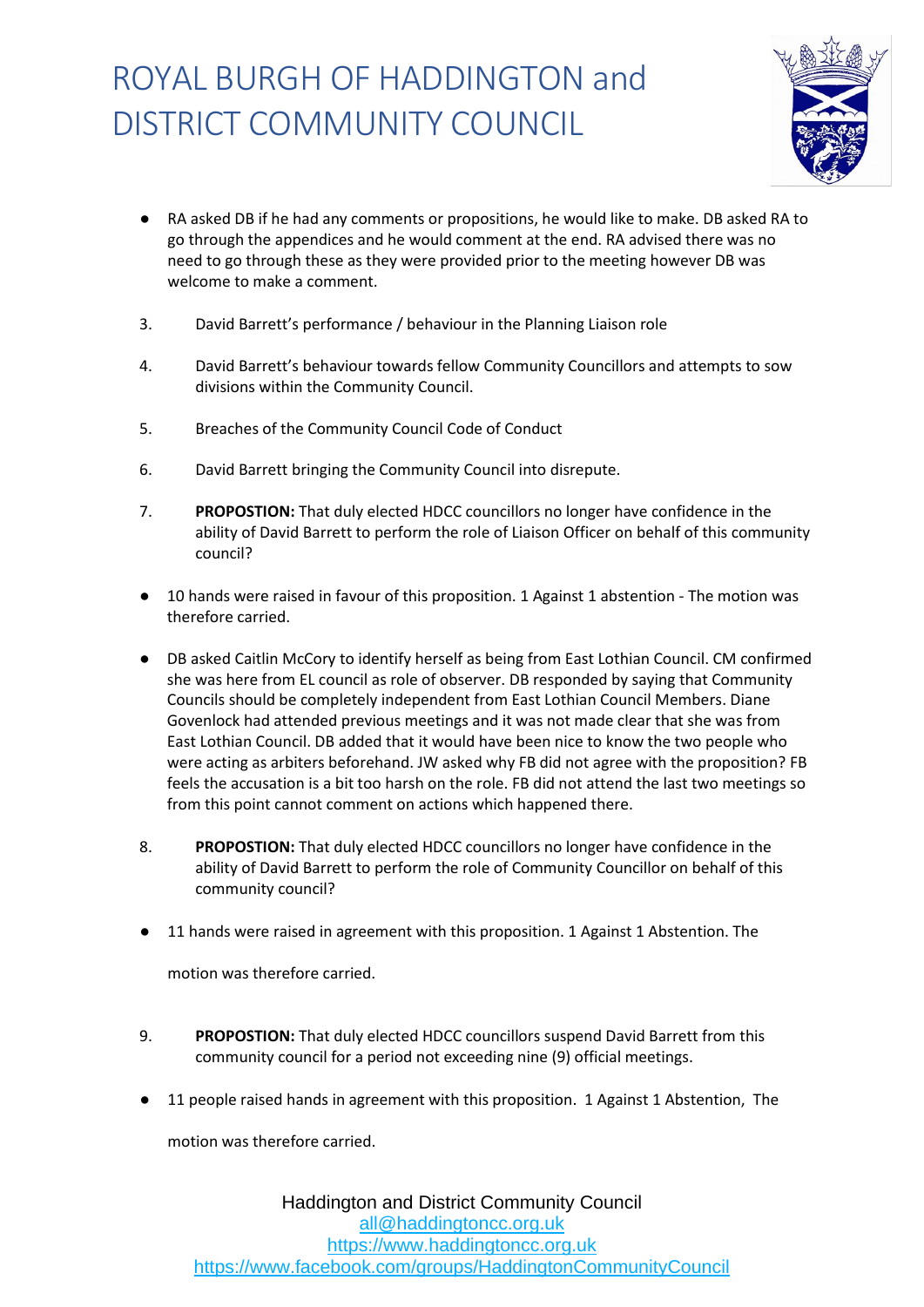

- 10. **PROPOSITION:** That if the HDCC members note no change in past behaviour Office Bearers and members will reconvene to agree further sanctions or extensions to decisions of this Special Meeting.
- 12 people raised hands in agreement with this proposition. 1 Abstention. The motion was

therefore carried.

DB Requested to make comment and claimed that all the information provided to the meeting was wrong and inaccurate.

- JW asked if DB was claiming there was factual inaccuracies? DB advised they were all completely false and void.
- DB advised he has gone through them with paralegal assistance, and they are not true.
- MD asked if DB was stating all the emails were factually incorrect. DB advised he was defending them as the defendant as being incorrect. MD asked if even the emails DB sent are not accurate. DB confirmed he sent them. DB said the accusations are incorrect. DB then agreed the emails are not inaccurate and they were unaltered. DB responded that he has not been allowed to bring his supporters along. GS asked again regarding the courier articles. DB confirmed he wrote the articles and the editor published them.

DB made the following statement.

"'In legal terms I consider this meeting completely null and void. In legal terms it is a view taken in advance which is part of British, Scottish and English Law which underpins article 6 and 10 under the Human Rights Act.

2. There was no indication or agreement that the arbiter was acceptable and was given prior to the meeting

3. I don't believe the meeting should be held in private because it is imbalanced, 16 people against 1, all evidently mocking me for what I am, I am what I am, I do a superb professional job with all of these planning applications, they're beyond criticism.

I have had no possibility of having legal representation; the meeting was convened with undue haste. It was less than 48 hours to make a defence against a paper which is 20-30 pages long, that is contempt.

I think the whole set up is imbalanced and biased, in favour of the complainant against me the defendant. I have insufficient time to prepare any reasonable defence through consultation, it is indicative of the respect I have received through all previous matters. I recommend you again to look again at the Code of Conduct; the Community Councils must be completely independent. I will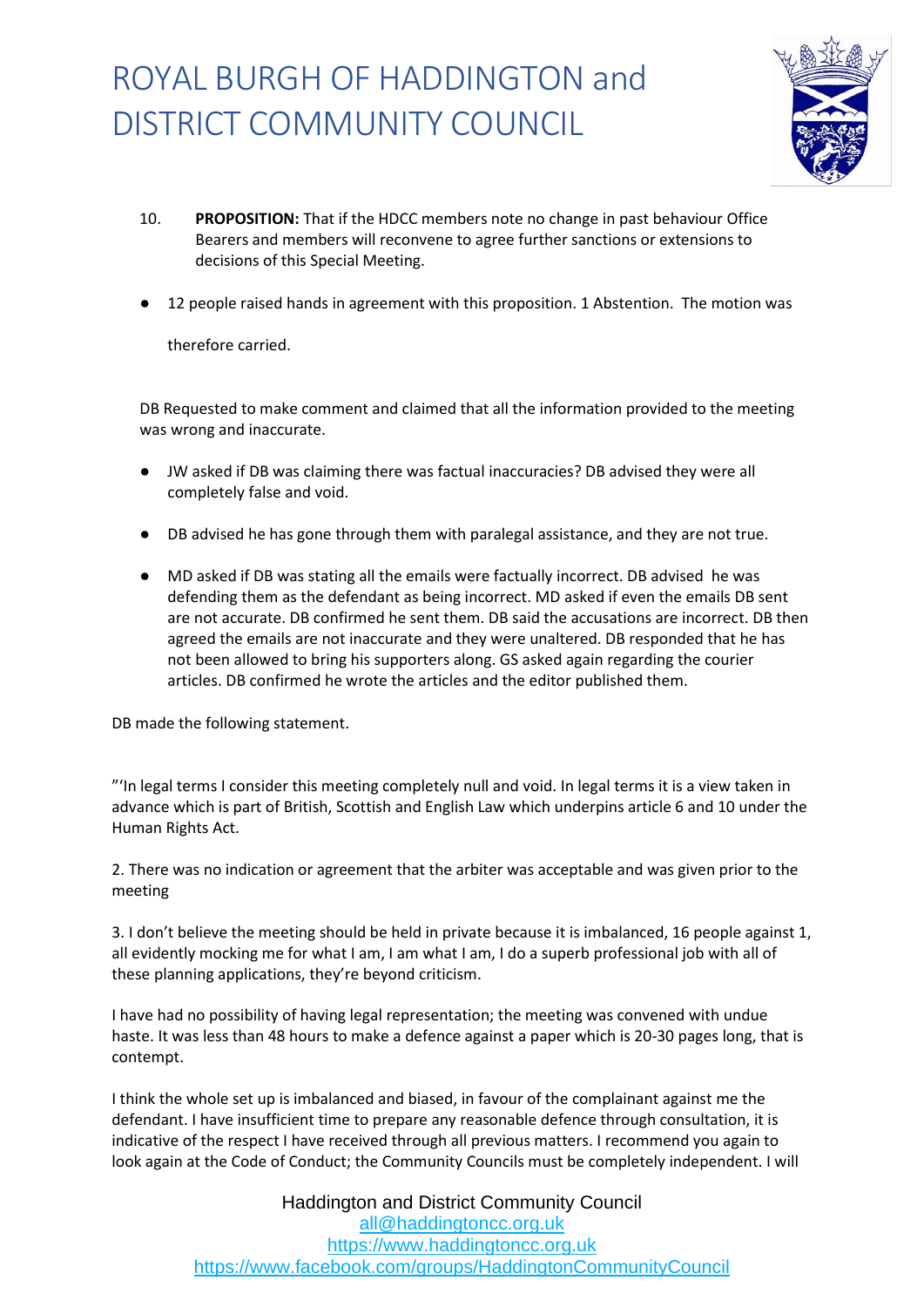

not give way Mr McEwan I am entitled to read my statement which has cost me a great deal of legal expense. Although I am hugely experienced in the job, I recently went to the PAS induction course, I've had 40 years in this business but went to this course because its changing so rapidly every day, it's a huge task just to keep up. I noticed that only 4 of our councillors have any interest in the prime function of our Community Council.

Your expectations and criticism regarding planning reporting are completely unfounded. 30 minutes before the meeting I sent a fantastic report about horrific units erected in the conservation area without any form of permission. My reports are of the highest professional quality. There is a fundamental trap, which I've witnessed over many many years, in the planning process. The community councils meet on a 31 day cycle, the planning process can withdraw and relodge an application on the day after you meet, there are then 21 days to complain and object.

My professional reports have been challenged at every junction, if someone like me writes the report and it has to go round 16 people, you then get caught very easily and overtaken by the 21 day deadline because the next meeting of the full council isn't for 31days. The planners have a 10 day advantage on you every time.

We've been through all the allegations and accusations and shall in due course issue a solid argument and defence to each one of them in writing. In connection with the legal point 1 that it is a view taken in advance, a decision on punishment a decision on the sentence before there is even a hearing. In connection with that point due to the bias to protect the council viewpoint and not the electorate who have a right to reject, I am responsible for 853 people who elected me to do this job, I have many testimonials, and I will be presenting those, to whom I will not say at this point. We shall buy freedom of information, ask for full disclosure. After you have received my rejection to every point, I will further respond in due course to what is happening. If you look closely at the circulation list in my latest communication, you will get an incline that that process is already underway.

- 11. Meeting Closure
- GS raised a question regarding the email DB sent 30 minutes prior to the meeting. There was a letter mentioned from the  $10<sup>th</sup>$  January. DB advised this was a mistake and shouldn't have been included. GS asked who it was sent to? DB advised it was sent to a resident who asked DB to prepare a drawing. GS asked if the document circulated 30 minutes ago is actually for someone else and not the Community Council? DB said no he sent them a drawing and it should have been removed. CMc asked if DB has been doing private work whilst working as Liaison Officer for the CC. CMc noted this would be a conflict of interest. DB advised he did not get paid for any work.
- MD went back to the point DB made about decisions being made prior to this meeting. MD advised no decisions were made prior to the meeting, he came with no pre-judgement or prejudice. DB stated the sentence of 9 months was determined beforehand. MD responded that it was proposed not determined until the vote was made this evening. RA clarified it is 9 meetings that DB would be restricted from meetings, not 9 months. DB added he handed or the reigns to MD about 5/6 weeks ago due to illness. DB was informed that there was going to be an enquiry and that Shamin Akhtar and others had been to visit this site before the